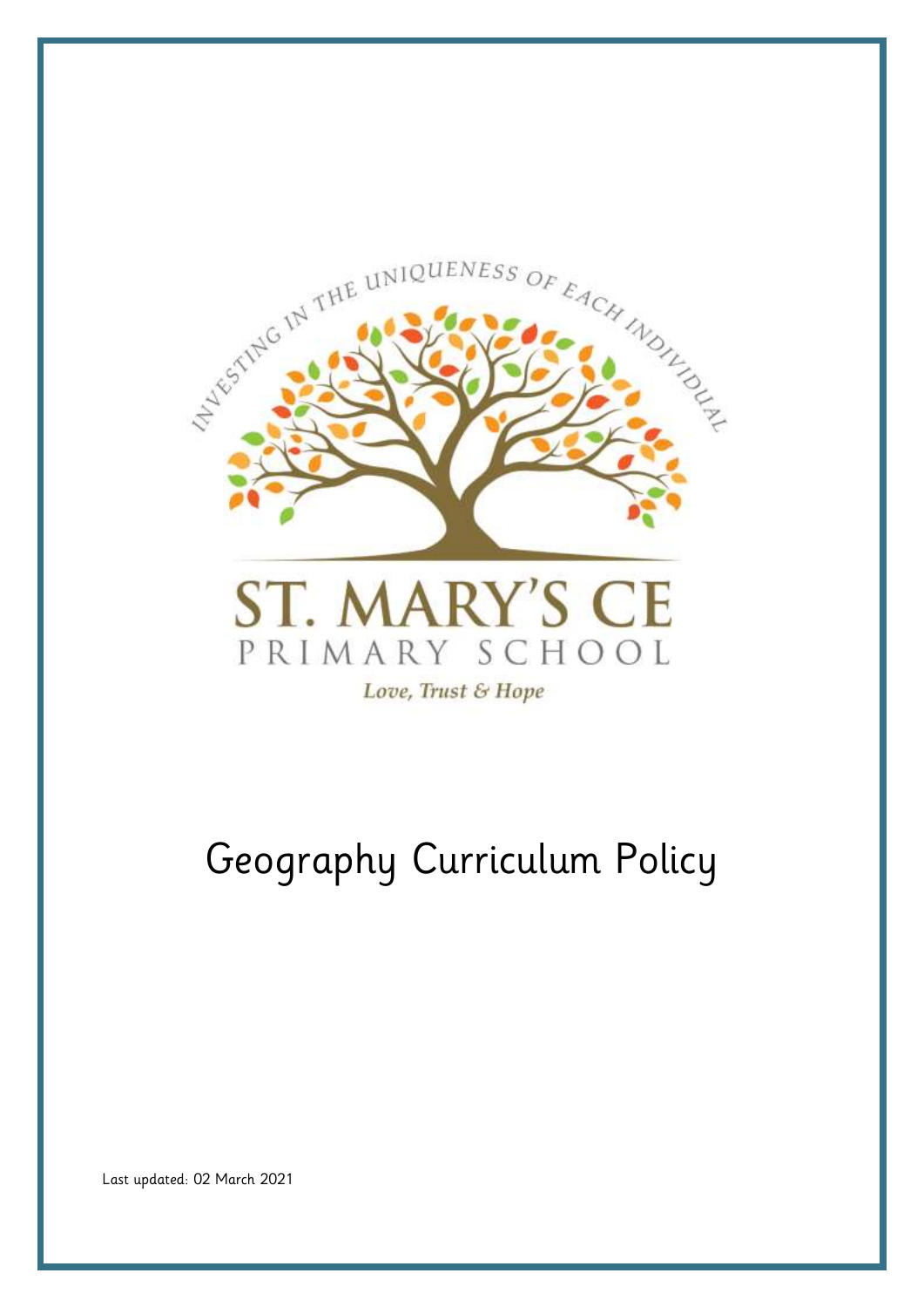## **Introduction**

Geography develops pupils' understanding of the world in which they live through the study of place, space and environment.

Whilst geography provides a basis for pupils to understand their role within the world, by exploring locality and how people fit into a global structure, the subject also encourages children to learn through experience, particularly through practical and fieldwork activities.

## **Intent**

Through the teaching of geography at St Mary's, we intend to:

Increase pupils' awareness, knowledge and understanding of other cultures.

Develop pupils' graphic skills, including how to use, draw and interpret maps.

Make pupils aware of environmental issues at a local, regional and global level, including impact of human activity on the global environment.

Encourage pupils to commit to sustainable development.

Develop a variety of skills, including those in relation to problem-solving, ICT and presenting conclusions in the most appropriate way.

# **Roles and Responsibilities**

#### **The classroom teacher is responsible for:**

Acting in accordance with this policy.

Ensuring progression of pupils' geographical skills, with due regard to the national curriculum.

Planning lessons effectively, ensuring a range of teaching methods are used to cover the content of the national curriculum.

Liaising with the geography coordinator about key topics, resources and supporting individual pupils. Monitoring the progress of pupils in their class.

Reporting any concerns regarding the teaching of the subject to the geography coordinator or a member of the senior leadership team (SLT).

Undertaking any training that is necessary to effectively teach the subject.

# **The geography subject leader is responsible for:**

Preparing policy documents, reviewing curriculum plans and schemes of work for the subject.

Reviewing changes to the national curriculum and advising on their implementation and communicating developments in the subject to all teaching staff.

Monitoring the learning and teaching of geography, providing support and requesting CPD for staff where necessary.

Ensuring the continuity and progression of skills from year group to year group.

Encouraging staff to provide effective learning opportunities for pupils.

Liaising with teachers across all phases and helping to develop colleagues' expertise in the subject. Auditing resources regularly and ensuring these are available to teachers.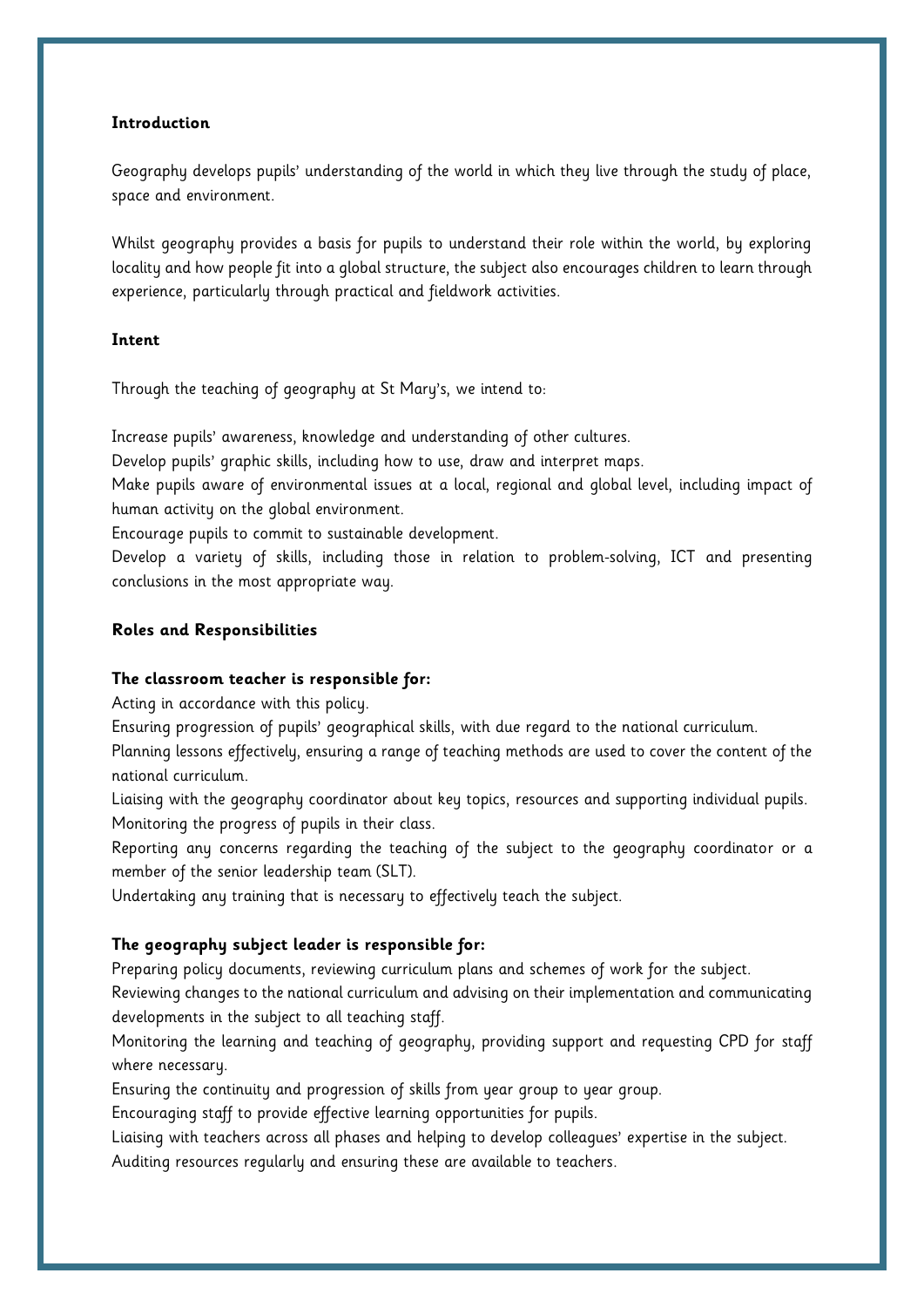Advising on the contribution of geography to other curriculum areas, including cross-curricular and extra-curricular activities.

Collating assessment data and setting new priorities for the development of geography in subsequent years.

The following aims correspond to the relevant subject guidance and the EYFS documentation

Activities and experiences for pupils will be based on the seven areas of learning and development, as outlined in the DfE's 'Statutory framework for the early years foundation stage'.

Provision for early years pupils focusses on four specific areas: Literacy Maths Understanding the world Expressive arts and design

All activities will adhere to the objectives set out in the framework. In particular, geography-based activities will be used to develop pupils' understanding of the world, helping them to comprehend a world beyond their local community.

# **The national curriculum**

The national curriculum is followed and provides a full breakdown of the statutory content to be taught within each unit.

# **KS1 pupil objectives**

Locational knowledge:

― Name and locate the world's continents and oceans.

― Name, locate and identify characteristics of the countries which make up the United Kingdom (UK).

#### Place knowledge

― Understand the geographical similarities and differences of areas of the UK and of a small area in a contrasting non-European country.

#### Human and physical geography

― Identify seasonal and daily weather patterns in the UK.

― Locate hot and cold areas of the world in relation to the equator.

― Use basic geographical vocabulary to refer to key physical features, as well as human features, including buildings, vegetation and seasons.

#### **Geographical skills and fieldwork**

― Use world maps, atlases and globes to identify the UK and any other countries studied.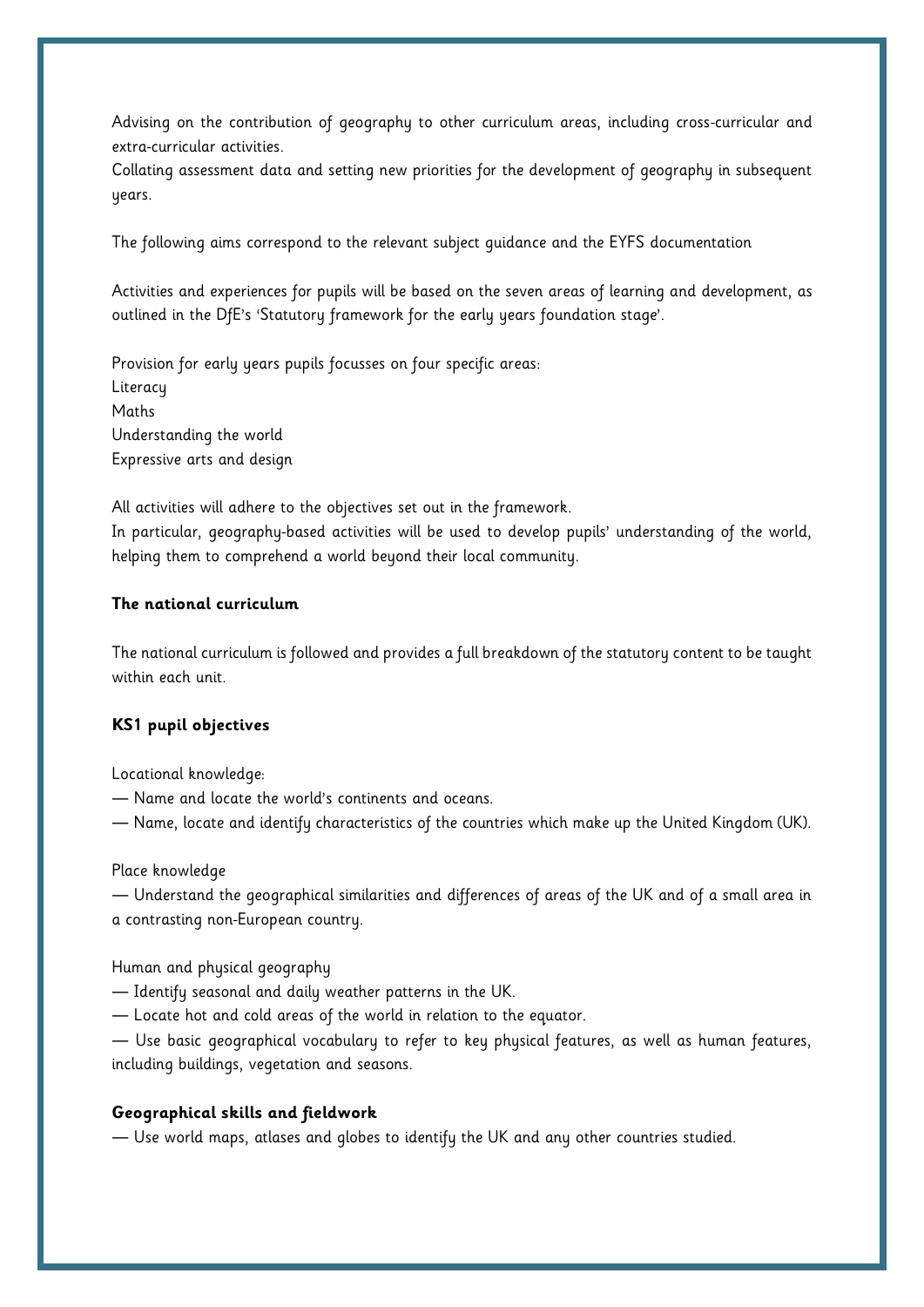― Use simple compass directions, locational terminology and directional language to describe the location of features and routes on a map.

― Use aerial photos and plan perspectives to recognise landmarks and basic human and physical features.

― Devise a simple map and construct basic symbols in a key.

― Use observational skills to study the geography of the school and identify the key human and physical features of the surrounding environment.

# **KS2 pupil objectives**

#### **Locational knowledge**

― Use maps to locate countries around the world, concentrating on Europe's and North and South America's environmental regions, major cities and key characteristics.

― Identify counties and cities of the UK, geographical regions and their identifying characteristics, key topographical features and land-use patterns.

― Understand the location and significance of the Tropics of Cancer and Capricorn, the Equator, the Northern and Southern Hemisphere, the Arctic and Antarctic Circle, the Greenwich Meridian and other time zones.

#### **Place knowledge**

― Identify geographical similarities and differences through the study of human and physical geography of one region in the UK, Europe and North or South America.

#### **Human and physical geography**

― Describe and understand key aspects of physical and human geography, including climate zones, biomes and vegetation belts, rivers, mountains, volcanoes and earthquakes, the water cycle, types of settlement and land use, economic activity and the distribution of natural resources.

#### **Geographical skills and fieldwork**

― Use maps, atlases, globes and digital/computer mapping to locate countries.

― Use the 8 points of a compass and four- and six-figure grid references and symbols to build knowledge.

― Use a range of methods, including sketch maps, plans and graphs, and digital technologies, to record the human and physical features in the local area.

#### **Cross-curricular Links**

Wherever possible, the geography curriculum will provide opportunities to establish links with other curriculum areas.

#### English

Pupils are encouraged to use their speaking and listening skills to describe what is happening. Pupils' writing skills are developed through recording findings and creating reports. Pupils' vocabulary is developed through the use and understanding of specialist terminology.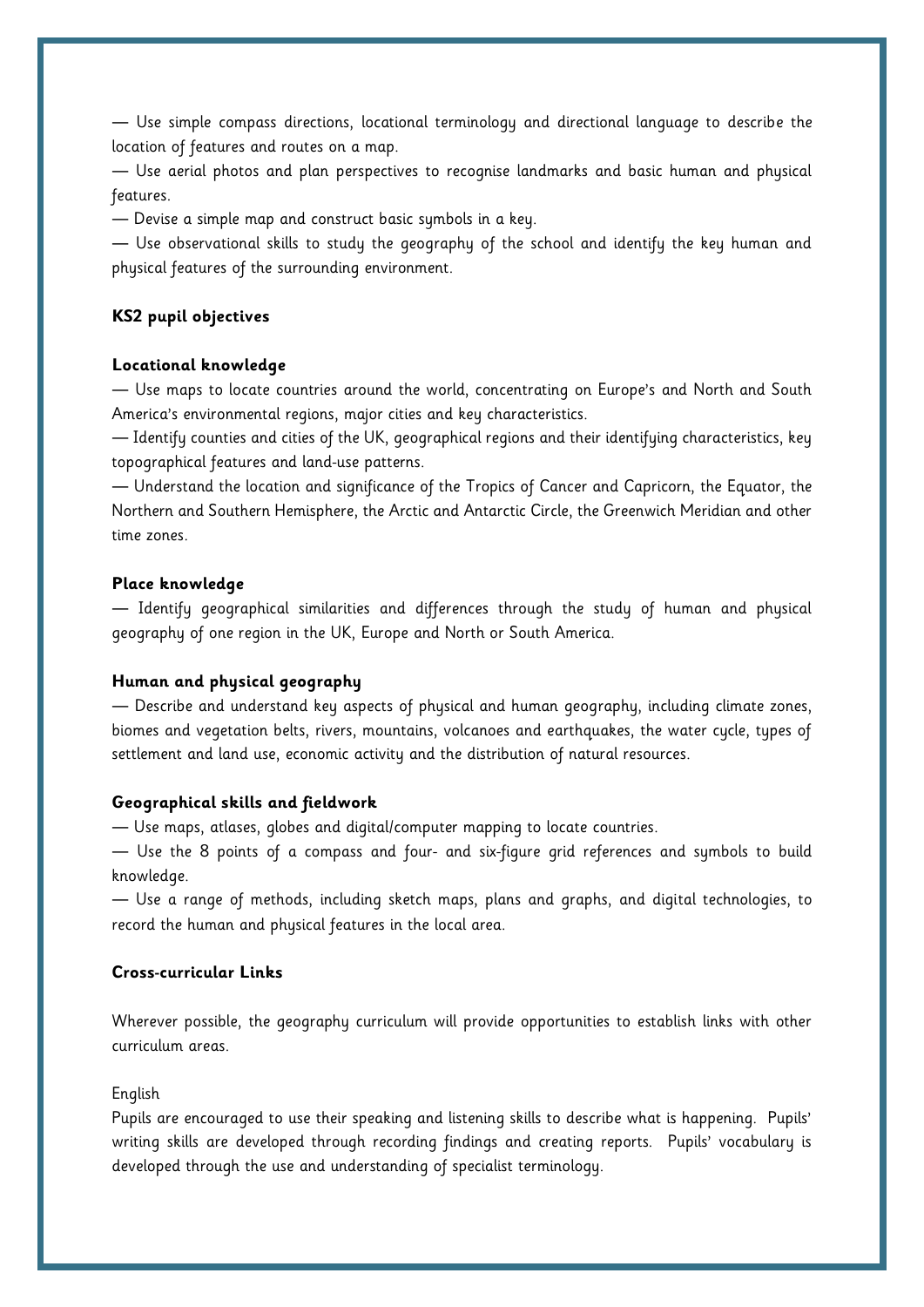#### Maths

Pupils use their knowledge and understanding of measurement and data handling. Where appropriate, pupils record findings using charts, tables and graphs. Pupils use data analysis to identify patterns.

#### Science

Pupils use their knowledge of the natural world to identify and analyse features of physical geography. Pupils' investigative and practical skills are developed through the use of fieldwork and problem-solving activities.

## ICT

ICT will be used to enhance pupils' learning and pupils will use ICT to locate and research information. ICT will be used to record findings, using text, data and tables.

#### Spiritual development

Pupils' development will be focussed on the vastness of the world, encouraging an appreciation and fascination. Pupils are encouraged to think about the effect of humans actions on the environment. Current geographical developments and issues will be discussed in the classroom, where appropriate.

#### Teaching and learning

Pupils will be taught to describe key characteristics and associated processes in common language, as well as understand and use technical terminology and specialist vocabulary.

Pupils will undertake independent work, and have the opportunity to work in groups and discuss work with fellow classmates.

Lessons will allow for a wide range of geographical, enquiry-based research activities, including the following:

Questioning, predicting and interpreting Pattern seeking Practical experiences Collaborative work Role-play and discussions Problem-solving activities Classifying and grouping Researching using secondary sources

Lessons will involve the use of a variety of sources, including maps, data, statistics, graphs, pictures and videos.

The classroom teacher, in collaboration with the geography coordinator, will ensure that the needs of all pupils are met by:

Setting tasks which can have a variety of responses.

Providing resources of differing complexity according to the ability of pupils.